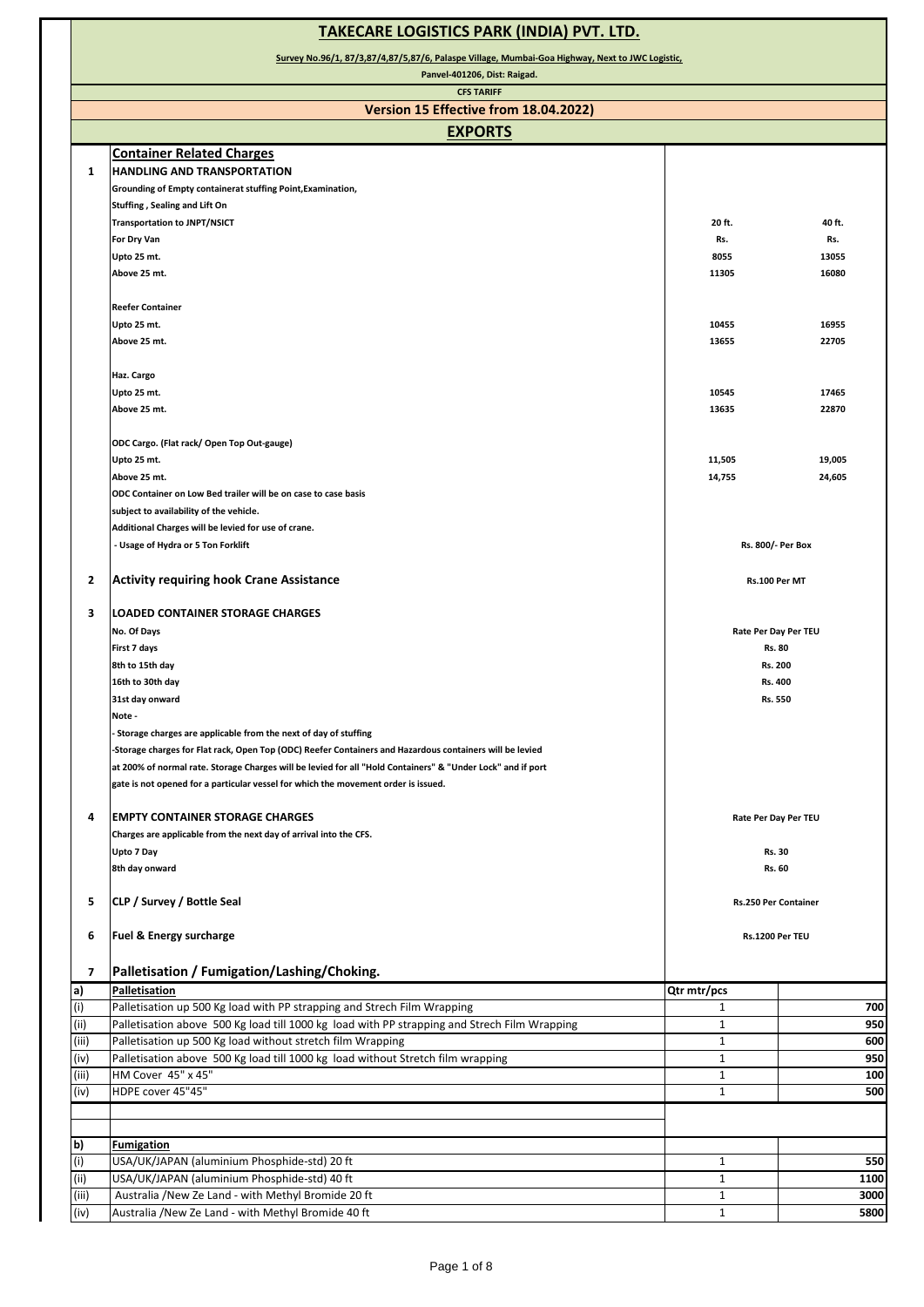#### **TAKECARE LOGISTICS PARK (INDIA) PVT. LTD. Survey No.96/1, 87/3,87/4,87/5,87/6, Palaspe Village, Mumbai-Goa Highway, Next to JWC Logistic, Panvel-401206, Dist: Raigad. CFS TARIFF Version 15 Effective from 18.04.2022)** (v) Empty Container Fumigation 20 ft Methyl bromide 1 **1650** (vi) Empty Container Fumigation 40 ft Methyl bromide 1 **3000** (vii) Empty Container Fumigation 20 ft Aluminium Phosphide 1 **550** (viii) Empty Container Fumigation 40 ft Aluminium Phosphide 1 **1100** (ix) Fumigation (GEN M.B.) TEU 1 **1650 c) Lashing**  (i) Standard lashing Charges with Wire Slings for ODC on Flat Rack 20 t 1 1 1 **6800** (ii) Standard lashing Charges with Wire Slings for ODC on Flat Rack 40 t 1 **13000** 1 **1** 1 **13000** (iii) Standard Lashing with wire Slings for Box Container 20 ft 5400 (iv) Standard Lashing with wire Slings for Box Container 40 ft 1 **10000**<br>
(v) Lashing Certificate (if required) **1** 2000 (v) Lashing Certificate ( if required) 1 **2000 2000 2000 2000 2000 2000 2000 2000 2000 2000 2000 2000 2000 2000 2000 2000 2000 2000 2000 2000 2000 2000 2000 2000 2000 2000 Note : Standard Lashing shall comprise of following : 20 ft**  1 4 Turn Buckles of size 22 mm 2 100 ft length ,14 mm steel wire 3 4 D shackles 20mm 4 24 Bull Dog Clips 5 4 Wooden Wedges ( 4" x 9' inches) **40ft** 1 6 Turn Buckles of size 22 mm 2 250 ft length ,14 mm steel wire 3 6 D shackles 20mm 4 36 Bull Dog Clips 5 8 Wooden Wedges ( 4" x 9' inches) **Any extra lashing requirement can be arranged subject to availability and additional Cost. d) Chocking On a case to case basis. CARGO RELATED / STORAGE CHARGES 1 CARTING CHARGES a. Unloading of Export Cargo from truck to Export Warehouse or open area using labour and Forklift ( 3mt) as per shipping bill declaration and on production of customs noted shipping bills. - Minimum Charges Rs.120 per shipping bill. -Additional Charges will be levied for use of crane & heavy duty forklift. b. Shifting of cargo from one bay to another as required by the shipper/Line c. Per amendment-Admin.cost of 200/- 2 STORAGE CHARGES For cargo allowed starage in ganeral area either in warehouse or open area. -Minimum chages will be levied for 5 sq.mt. - Charges are applicable from the next day of carting the cargo - Minimum one week charges will be levied. 3 SPACE RESERVATION -PER SQ. M PER MONTH MIN. 100 sqmt. -3 Months advance payment -1 month notice for cancellation 4 Weighment fee for VGM (Effective : 1st July'2016) 5 Low Bed vehicle towards weighment for VGM (Effective 15th July'2016) 6 Statutory Risk Coverage Charge 7 SCMTR Charges Rs.120 Per MT. Rs.120 Per MT. Rs.45 per S/B Wise. Rs.200/Sq,mt./Month Rs.1200/- Box Rs. 2500/- Box Rs.0.25 per Rs. 1000/- (On Cargo Value ) Rs.90/ sqmt. / week**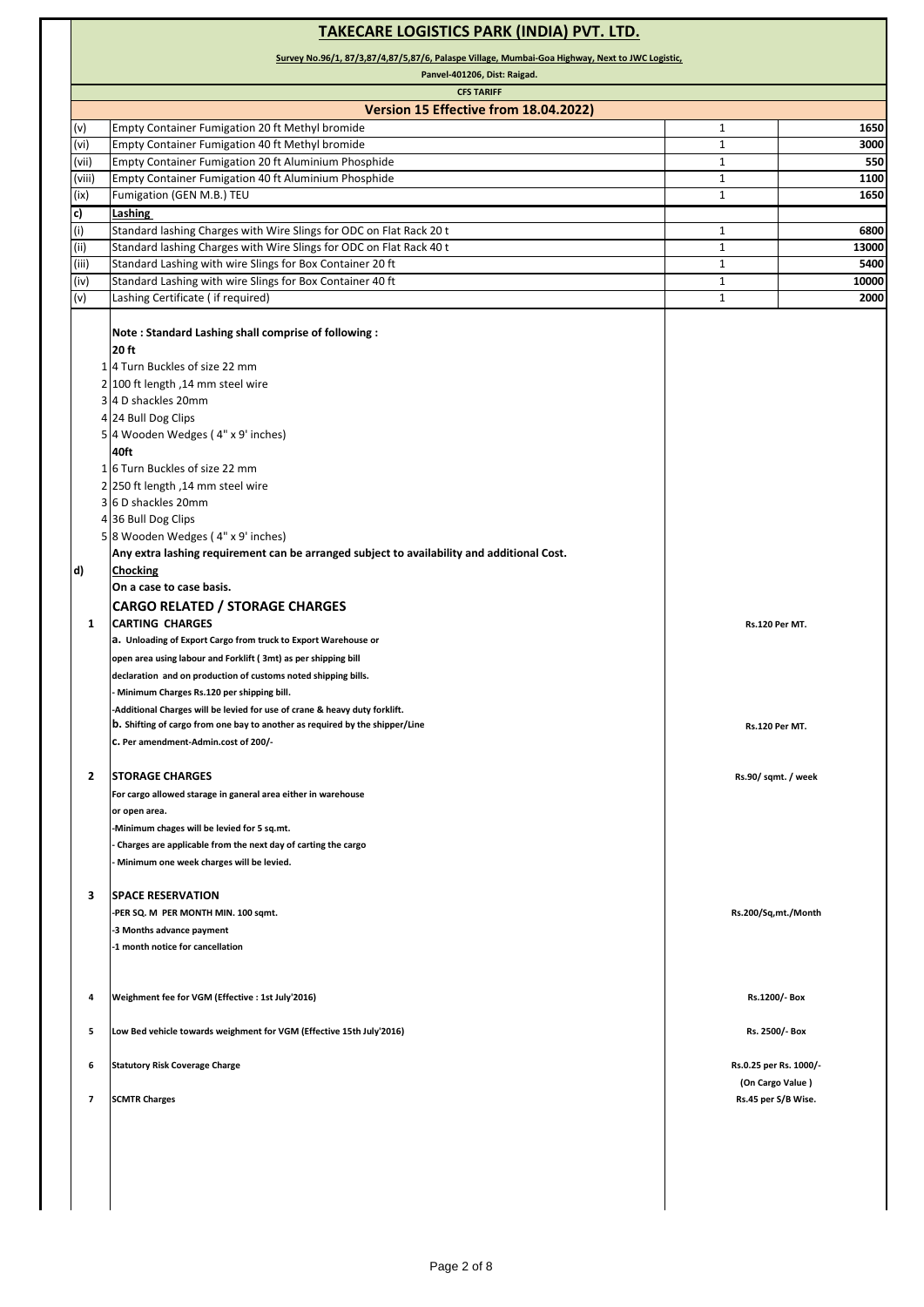|                | <b>TAKECARE LOGISTICS PARK (INDIA) PVT. LTD.</b>                                                                                                     |                    |                |  |  |
|----------------|------------------------------------------------------------------------------------------------------------------------------------------------------|--------------------|----------------|--|--|
|                | Survey No.96/1, 87/3,87/4,87/5,87/6, Palaspe Village, Mumbai-Goa Highway, Next to JWC Logistic,<br>Panvel-401206, Dist: Raigad.<br><b>CFS TARIFF</b> |                    |                |  |  |
|                |                                                                                                                                                      |                    |                |  |  |
|                | Version 15 Effective from 18.04.2022)                                                                                                                |                    |                |  |  |
|                |                                                                                                                                                      |                    |                |  |  |
|                | <b>IMPORTS</b>                                                                                                                                       |                    |                |  |  |
|                | <b>CONTAINER RELATED CHARGES</b>                                                                                                                     |                    |                |  |  |
| 1              | <b>CFS DESTUFFED DELIVERY</b>                                                                                                                        |                    |                |  |  |
|                | Transportation of loaded container from Port to TCLPL, Lift Off,                                                                                     |                    |                |  |  |
|                | <b>Grounding for Customs Examination</b>                                                                                                             |                    |                |  |  |
|                | Destuffing (with labour and 3MT. Forklift), stacking of Empty                                                                                        |                    |                |  |  |
| i.             | within CFS                                                                                                                                           | 20 ft.<br>Rs.      | 40 ft.         |  |  |
|                | Dry Van<br>Upto 25 mt.                                                                                                                               | 12315              | Rs.<br>17430   |  |  |
|                | Above 25 mt.                                                                                                                                         | 15390              | 23455          |  |  |
|                |                                                                                                                                                      |                    |                |  |  |
| ii.            | <b>Reefer Container</b><br>Upto 25 mt.                                                                                                               | Rs.<br>17065       | Rs.<br>24055   |  |  |
|                | Above 25 mt.                                                                                                                                         | 20965              | 29555          |  |  |
|                |                                                                                                                                                      |                    |                |  |  |
| iii.           | Haz. Cargo                                                                                                                                           | Rs.                | Rs.            |  |  |
|                | Upto 25 mt.<br>Above 25 mt.                                                                                                                          | 14320<br>17390     | 21255<br>26955 |  |  |
|                |                                                                                                                                                      |                    |                |  |  |
| iv.            | ODC Cargo. (Flat rack/ Open Top Out-gauge), Tank Container (when Carried on normal Trailer)                                                          | Rs.                | Rs.            |  |  |
|                | Upto 25 mt.                                                                                                                                          | 15765              | 23805<br>29355 |  |  |
|                | Above 25 mt.<br>- ODC Container on Low Bed trailer will be on case to case basis                                                                     | 18765              |                |  |  |
|                | subject to availability of the vehicle.                                                                                                              |                    |                |  |  |
|                | - Additional Charges will be levied for use of crane.                                                                                                |                    |                |  |  |
|                | - Usage of Hydra or 5 Ton Forklift                                                                                                                   | Rs. 900/- Per Box  |                |  |  |
| $\overline{2}$ | CY DELIVERY (FACTORY DESTUFFED DELIVERY)                                                                                                             |                    |                |  |  |
|                | Transportation of loaded container from Port to TCLPL, Lift Off, monitoring and                                                                      |                    |                |  |  |
|                | Grounding for Customs Examination and loading container on party's vehicle                                                                           |                    |                |  |  |
|                |                                                                                                                                                      |                    |                |  |  |
| $\mathbf{i},$  | Dry Van<br>Upto 25 mt.                                                                                                                               | Rs.<br>11065       | Rs.<br>15805   |  |  |
|                | Above 25 mt.                                                                                                                                         | 14090              | 21205          |  |  |
|                |                                                                                                                                                      |                    |                |  |  |
| ii.            | <b>Reefer Container</b>                                                                                                                              | Rs.                | Rs.            |  |  |
|                | Upto 25 mt.<br>Above 25 mt.                                                                                                                          | 16065<br>20315     | 22255<br>27505 |  |  |
|                |                                                                                                                                                      |                    |                |  |  |
| iii.           | Haz. Cargo                                                                                                                                           | Rs.                | Rs.            |  |  |
|                | Upto 25 mt.<br>Above 25 mt.                                                                                                                          | 12490<br>15990     | 19030<br>24255 |  |  |
|                |                                                                                                                                                      |                    |                |  |  |
| iv.            | ODC Cargo. (Flat rack/ Open Top Out-gauge), Tank Container                                                                                           | Rs.                | Rs.            |  |  |
|                | Upto 25 mt.                                                                                                                                          | 14190              | 20705          |  |  |
|                | Above 25 mt.                                                                                                                                         | 17165              | 26855          |  |  |
|                | ODC Container on Low Bed trailer will be on case to case basis                                                                                       |                    |                |  |  |
|                | subject to availability of the vehicle.                                                                                                              |                    |                |  |  |
|                | Additional Charges will be levied for use of crane.                                                                                                  |                    |                |  |  |
| 3              | Low Bed Trailer Charges (CFS to Port or Port to CFS)                                                                                                 | 22000 /- Per Trip. |                |  |  |
|                |                                                                                                                                                      |                    |                |  |  |
|                |                                                                                                                                                      |                    |                |  |  |
|                |                                                                                                                                                      |                    |                |  |  |
|                |                                                                                                                                                      |                    |                |  |  |
|                |                                                                                                                                                      |                    |                |  |  |
|                |                                                                                                                                                      |                    |                |  |  |
|                |                                                                                                                                                      |                    |                |  |  |
|                |                                                                                                                                                      |                    |                |  |  |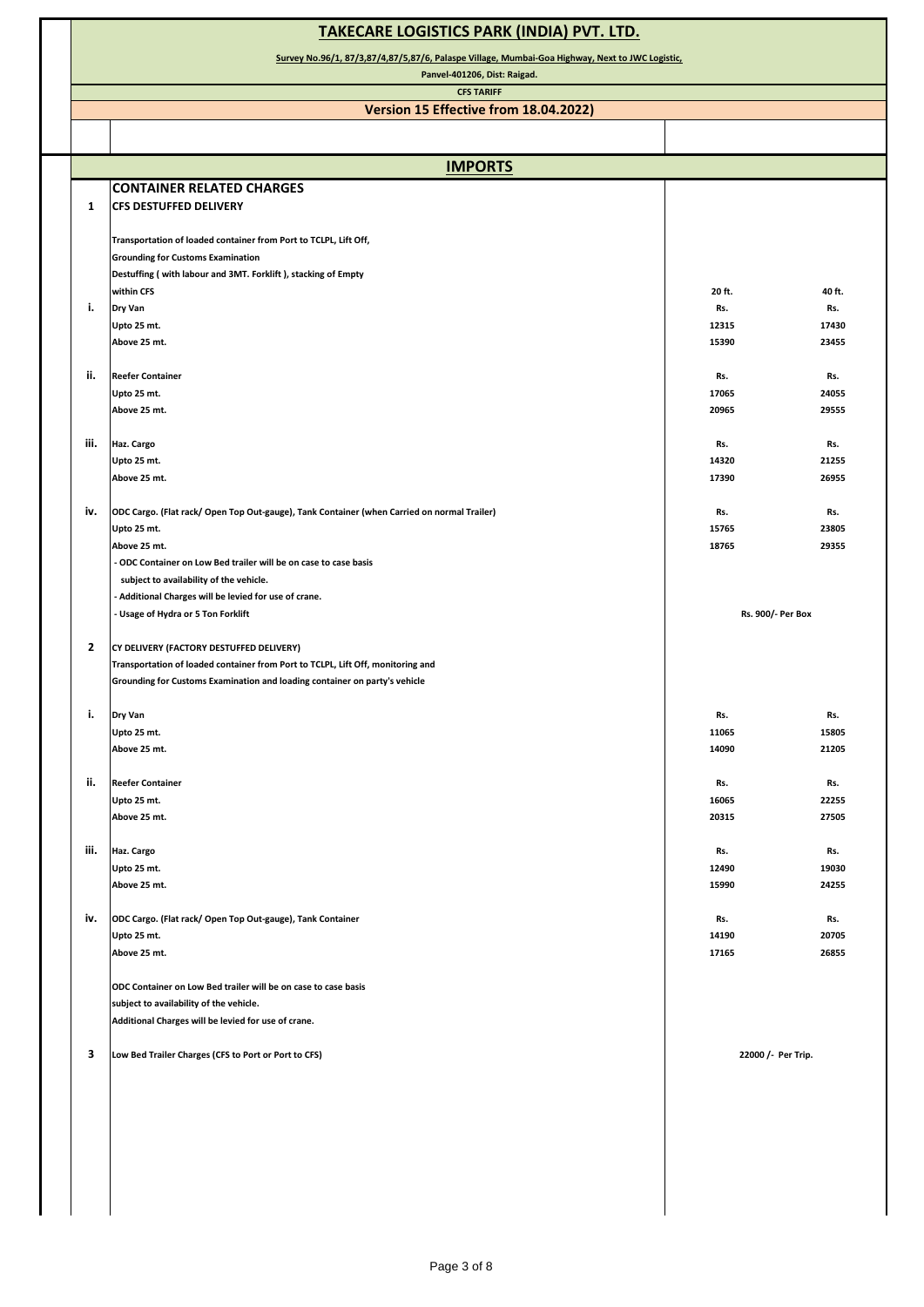| <b>TAKECARE LOGISTICS PARK (INDIA) PVT. LTD.</b>                                                                                |                                                                                                                          |                                            |  |  |
|---------------------------------------------------------------------------------------------------------------------------------|--------------------------------------------------------------------------------------------------------------------------|--------------------------------------------|--|--|
| Survey No.96/1, 87/3,87/4,87/5,87/6, Palaspe Village, Mumbai-Goa Highway, Next to JWC Logistic,<br>Panvel-401206, Dist: Raigad. |                                                                                                                          |                                            |  |  |
|                                                                                                                                 | <b>CFS TARIFF</b>                                                                                                        |                                            |  |  |
|                                                                                                                                 | Version 15 Effective from 18.04.2022)                                                                                    |                                            |  |  |
|                                                                                                                                 |                                                                                                                          |                                            |  |  |
| 4                                                                                                                               |                                                                                                                          |                                            |  |  |
| а.                                                                                                                              | LDD CONTAINER STORAGE CHARGES<br><b>For General Cargo</b>                                                                |                                            |  |  |
|                                                                                                                                 | No. of Days                                                                                                              | Rate Per Day Per TEU                       |  |  |
|                                                                                                                                 | If the containers stays back beyond the date of arrival, the charges would be applicable from the date of arrival to the |                                            |  |  |
|                                                                                                                                 | date of delivery as per the below slabs.)                                                                                | Rs.                                        |  |  |
|                                                                                                                                 | 1st to 3rd day                                                                                                           | 500                                        |  |  |
|                                                                                                                                 | 4th to 6th day                                                                                                           | 650                                        |  |  |
|                                                                                                                                 | 7th to 9th day                                                                                                           | 800                                        |  |  |
|                                                                                                                                 | 10th to 12th day                                                                                                         | 900                                        |  |  |
|                                                                                                                                 | 13th to 20th day                                                                                                         | 1100                                       |  |  |
|                                                                                                                                 | 21st to 30th day                                                                                                         | 1300                                       |  |  |
|                                                                                                                                 | 31st to 60th day                                                                                                         | 1450                                       |  |  |
|                                                                                                                                 | 61st to 90 days                                                                                                          | 1650<br>4050                               |  |  |
|                                                                                                                                 | 91st to 180 days<br>181 to 365 days                                                                                      | 6050                                       |  |  |
|                                                                                                                                 | 365 day onwards                                                                                                          | 11050                                      |  |  |
|                                                                                                                                 |                                                                                                                          |                                            |  |  |
| b.                                                                                                                              | HAZ/Reefer Cargo (Rate % of Normal Cargo charges)                                                                        | 200%                                       |  |  |
|                                                                                                                                 |                                                                                                                          |                                            |  |  |
| c.                                                                                                                              | <b>ODC Cargo</b>                                                                                                         |                                            |  |  |
|                                                                                                                                 | Upto 7th Day                                                                                                             | 300%                                       |  |  |
|                                                                                                                                 | ODC Cargo from 8th to 15th day                                                                                           | 350%                                       |  |  |
|                                                                                                                                 | ODC Cargo from 16th day onwards                                                                                          | 400%                                       |  |  |
|                                                                                                                                 |                                                                                                                          |                                            |  |  |
| 5                                                                                                                               | <b>EMPTY STORAGE CHARGES Per TEU</b>                                                                                     |                                            |  |  |
|                                                                                                                                 | No. of Days<br>Storage charges are not applicable on the date of D'Stuffing                                              | Rate Per Day Per TEU                       |  |  |
|                                                                                                                                 | 1 to 7 days                                                                                                              | Rs. 50                                     |  |  |
|                                                                                                                                 | 8 th day onward                                                                                                          | Rs. 100                                    |  |  |
|                                                                                                                                 |                                                                                                                          |                                            |  |  |
| 6                                                                                                                               | <b>CUSTOMS EXAMINATION</b>                                                                                               |                                            |  |  |
|                                                                                                                                 | Destuffing & Restuffing operation for Custom Examination<br>- LESS THAN 25 %<br>Rs1000 Per TEU                           |                                            |  |  |
|                                                                                                                                 |                                                                                                                          |                                            |  |  |
|                                                                                                                                 | <b>MORE THAN 25%</b>                                                                                                     | Rs.3000 Per TEU                            |  |  |
|                                                                                                                                 | <b>Scrap Examination</b>                                                                                                 | Rs.8000 Per TEU                            |  |  |
| $\overline{\phantom{a}}$                                                                                                        | Container Survey & House keeping Charges - For Loaded Delivery                                                           | Rs. 950 - 20'                              |  |  |
|                                                                                                                                 |                                                                                                                          | Rs. 1700 - 40'                             |  |  |
|                                                                                                                                 |                                                                                                                          |                                            |  |  |
| 8                                                                                                                               | Container Survey & House keeping Charges - For D' Stuff Delivery                                                         | Rs. 1900 - 20'                             |  |  |
|                                                                                                                                 |                                                                                                                          | Rs. 3600 - 40'                             |  |  |
|                                                                                                                                 |                                                                                                                          |                                            |  |  |
| 9                                                                                                                               | Surcharge for Late Clearance - After 60 Days                                                                             | Rs. 10000/- Per TEU                        |  |  |
|                                                                                                                                 |                                                                                                                          |                                            |  |  |
| 10                                                                                                                              | <b>Fuel &amp; Energy Surcharge</b>                                                                                       | Rs.1200/- Per TEU                          |  |  |
| 11                                                                                                                              | Weightment charges for Scanning.                                                                                         | Rs. 1000/- Per TEU                         |  |  |
|                                                                                                                                 |                                                                                                                          |                                            |  |  |
| 12                                                                                                                              | Weighment of Import Charges - Cargo/Container                                                                            | 20'<br>40'                                 |  |  |
|                                                                                                                                 | (Ref PN 114/2011)                                                                                                        | Rs.800/-<br>Rs.1200/-                      |  |  |
|                                                                                                                                 |                                                                                                                          |                                            |  |  |
| 13                                                                                                                              | <b>Vehicle Detention for Scanning</b>                                                                                    | Rs.3000/- Per Box.                         |  |  |
|                                                                                                                                 |                                                                                                                          |                                            |  |  |
| 14                                                                                                                              | <b>Bottle Seal Charges</b>                                                                                               | <b>Rs. 30/- Per Box</b>                    |  |  |
|                                                                                                                                 |                                                                                                                          |                                            |  |  |
| 15                                                                                                                              | <b>Administration/Documentation &amp; Processing Charges</b>                                                             | Rs. 800 - 20'                              |  |  |
|                                                                                                                                 |                                                                                                                          | Rs. 1600 - 40'<br>Rs. 200/- per Item - LCL |  |  |
| 16                                                                                                                              | <b>Vehicle Detention Charges - Port</b>                                                                                  | Rs. 3000/- Per Day/Box                     |  |  |
|                                                                                                                                 |                                                                                                                          |                                            |  |  |
| 17                                                                                                                              | <b>Port Congestion Charges</b><br>1000/- TEU                                                                             |                                            |  |  |
|                                                                                                                                 |                                                                                                                          |                                            |  |  |
| 18                                                                                                                              | <b>Statutory Risk Coverage Charge</b>                                                                                    | Rs.0.25 per Rs. 1000/-                     |  |  |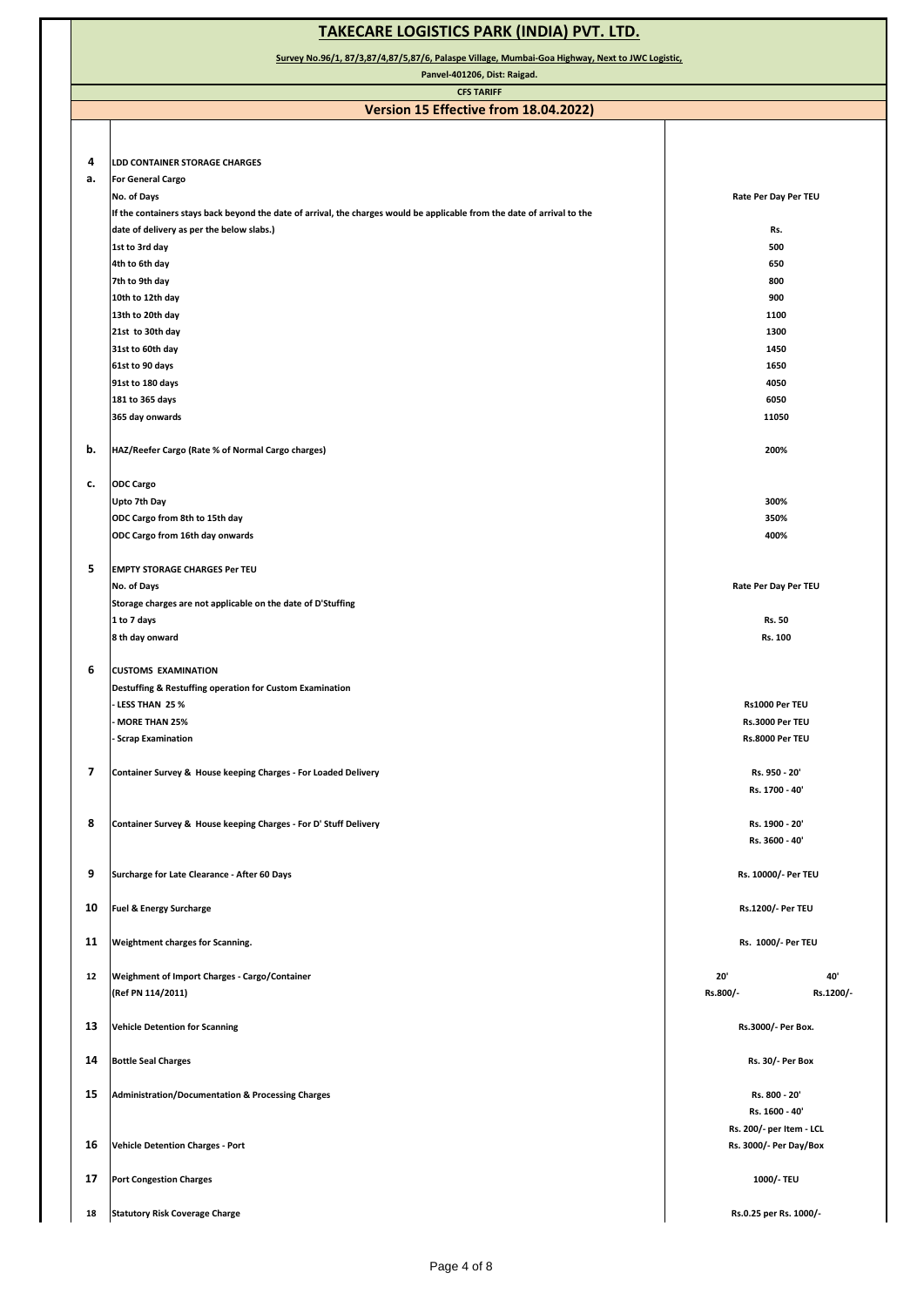### **TAKECARE LOGISTICS PARK (INDIA) PVT. LTD.**

**Survey No.96/1, 87/3,87/4,87/5,87/6, Palaspe Village, Mumbai-Goa Highway, Next to JWC Logistic,**

**Panvel-401206, Dist: Raigad.**

# **CFS TARIFF**

## **Version 15 Effective from 18.04.2022)**

**(On Cargo Value + Customs Duty)**

**Note: Above charges are excluding all statutory taxes Toll charges,wherever applicable, will be levied extra. Lashing,chocking & palletisation will be on actual basis.**

**It is presumed that all consignment (Import/Export) being received at CFS are adequately insured against all possible risk during transportation**

**and storage and the Company (Takecare Logistics Park (India) Pvt. Ltd) assured no liability in this respect.**

|                | <b>LCL &amp; RELATED CHARGES</b>                                                    |                        |                        |  |
|----------------|-------------------------------------------------------------------------------------|------------------------|------------------------|--|
|                |                                                                                     | <b>General Cargo</b>   | HAZ/ODC                |  |
| 1.             | <b>LCL Handling &amp; Other charges</b>                                             | Charge in INR per Item | Charge in INR per Item |  |
|                | Handling & Transportation                                                           | 2500                   | 3500                   |  |
|                | Documentation Process Charge (per BoE Item                                          | 275                    | 275                    |  |
|                | Fuel & Energy Surcharge (Per BoE item)                                              | 225                    | 225                    |  |
|                | Cargo Survey Charges (per BoE Item)                                                 | 150                    | 200                    |  |
|                | Administrative Charge (per BoE item)                                                | 75                     | 75                     |  |
|                | Facility Maintenance Charges (per BoE item)                                         | 150                    | 150                    |  |
|                | Port Congestion Charge (Per BoE item)                                               | 150                    | 150                    |  |
|                | Container Scanning (per BoE item)                                                   | 175                    | 175                    |  |
|                | LCL Facility Charge (per cub. Metre)                                                | 900                    | 1000                   |  |
| $\overline{2}$ | D'Stuffing Charges (per weight measure)                                             | 4500                   | 4500                   |  |
|                |                                                                                     |                        |                        |  |
| 3              | Storage Charges (min. 5 sqm) (from date of destuffing till delivery)                |                        |                        |  |
| a)             |                                                                                     | (Inside WH)            |                        |  |
|                |                                                                                     |                        | General                |  |
|                | Week 01                                                                             | 125                    |                        |  |
|                | Week 02                                                                             | 150                    |                        |  |
|                | Week 03                                                                             | 175                    |                        |  |
|                | Week 04                                                                             | 200                    |                        |  |
|                | Week 05 onwards                                                                     | 300                    |                        |  |
|                | Storage charges for HAZ will be levied @ 200% and ODC Cargo will be levied @ 300%   |                        |                        |  |
|                |                                                                                     |                        |                        |  |
| b)             |                                                                                     | (Outside WH)           |                        |  |
|                |                                                                                     | General                |                        |  |
|                | Week 01                                                                             | 175                    |                        |  |
|                | Week 02                                                                             |                        | 200                    |  |
|                | Week 03                                                                             |                        | 225                    |  |
|                | Week 04                                                                             | 250                    |                        |  |
|                | Week 05 onwards                                                                     | 400                    |                        |  |
|                | Storage charges for HAZ will be levied @ 200% and ODC Cargo will be levied @ 300%   |                        |                        |  |
|                |                                                                                     |                        |                        |  |
| 4              | Cargo Handling Charges - Loading cargo to party's vehicle using labour/3MT Forklift | 120/- per MT           |                        |  |
|                | (Additional charge for use of Special Equipment)                                    |                        |                        |  |
| 5              | <b>Statutory Risk Coverage Charge</b>                                               | Rs.0.25 per Rs. 1000/- |                        |  |
|                |                                                                                     |                        |                        |  |

| Sr.No.         | <b>Activity Cycle</b>                                                                                                                         | <b>Tariff</b>  |           |  |
|----------------|-----------------------------------------------------------------------------------------------------------------------------------------------|----------------|-----------|--|
|                |                                                                                                                                               | 20 F           | 40 F      |  |
|                | Gate in of factory stuffed container On-wheel, examination, sealing of container and gate out within six hours                                | <b>Rs. 500</b> | Rs. 1,000 |  |
| $\overline{2}$ | Gate in of factory stuffed container On-wheel examination, sealing of container and gate out. Time taken more than 6 hours upto 12<br>hours.  | <b>Rs. 700</b> | Rs. 1,200 |  |
| 3              | Gate in of factory stuffed container On-wheel, examination, sealing of container and gate out. Time taken more than 12 hours upto 24<br>hours | Rs. 800        | Rs. 1,400 |  |
|                | (charges to be repeated after 24 hrs as per above slab)                                                                                       |                |           |  |
| 4              | Registration Charges of container (off loaded in CFS, Examination & movement by party vehicle). *. Including of Lift on / Lift Off.           | Rs.1500        | Rs.3000   |  |
|                | Note:- If the Self-seal container is off loaded and moved by TCLPL, then Buffer charges will be applicable.                                   |                |           |  |
|                |                                                                                                                                               |                |           |  |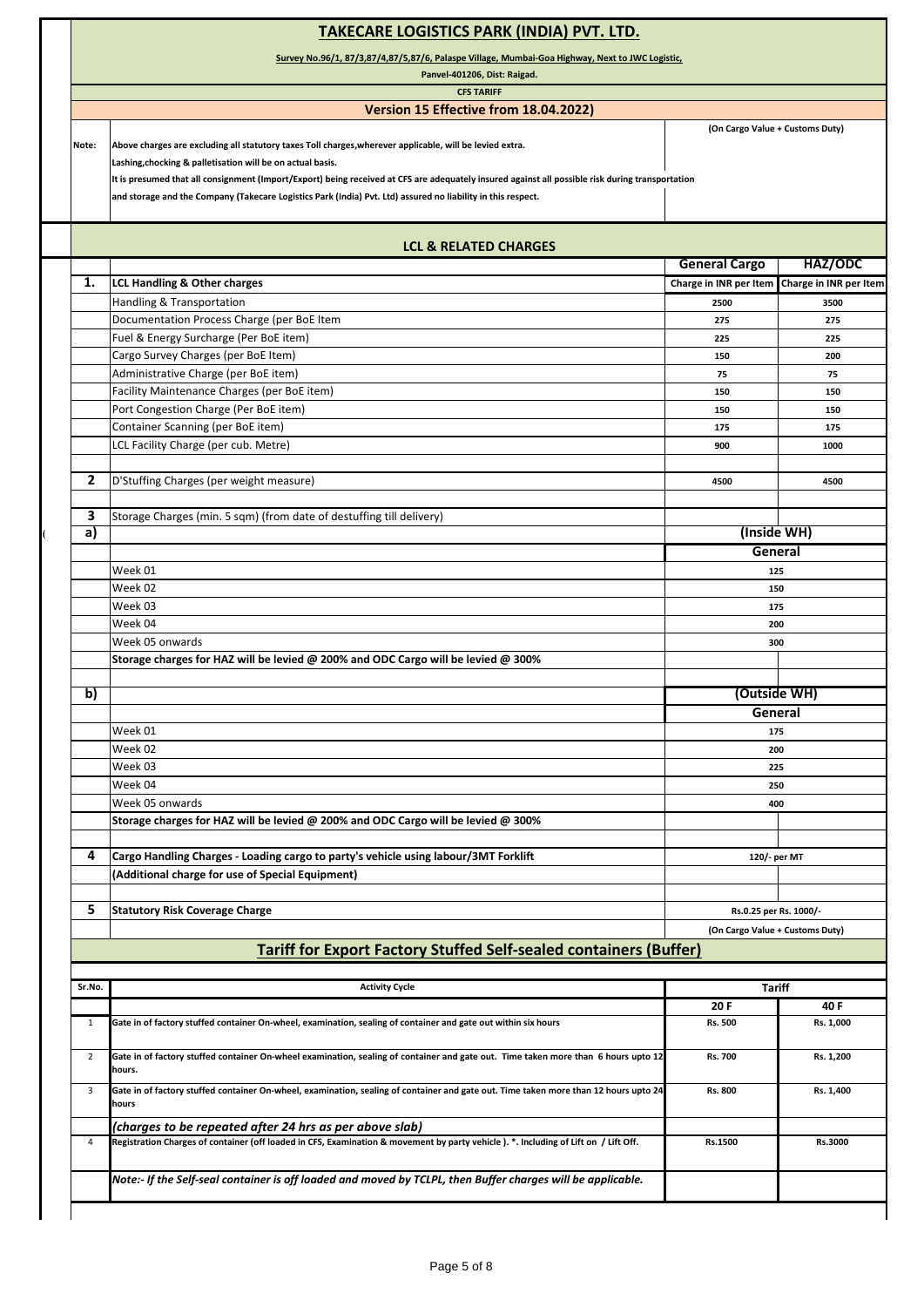## **TAKECARE LOGISTICS PARK (INDIA) PVT. LTD.**

**Survey No.96/1, 87/3,87/4,87/5,87/6, Palaspe Village, Mumbai-Goa Highway, Next to JWC Logistic,**

**Panvel-401206, Dist: Raigad.**

#### **CFS TARIFF Version 15 Effective from 18.04.2022)**

| <b>BUFFER YARD</b>                                                                                                 |                        |                                 |  |
|--------------------------------------------------------------------------------------------------------------------|------------------------|---------------------------------|--|
|                                                                                                                    | 20 ft.                 | 40 ft.                          |  |
| <b>Handling &amp; Transportation</b><br>1                                                                          |                        |                                 |  |
| For Dry Van/OT Container                                                                                           |                        |                                 |  |
| Upto 23 MT                                                                                                         | 4950                   | 6900                            |  |
| 23 to 27 MT                                                                                                        | 5100                   | 8650                            |  |
| > 27 MT                                                                                                            | 8150                   | 14450                           |  |
| - Hazardous transportation will be applied $@$ 1.5 times                                                           |                        |                                 |  |
| Reefer Handling will be @ 1.5 times                                                                                |                        |                                 |  |
| ODC Handling will be @ 1.5 times                                                                                   |                        |                                 |  |
| ODC Tansporation will be on case to case basis                                                                     |                        |                                 |  |
| $\mathbf{2}$<br><b>CONTAINER STORAGE CHARGES</b>                                                                   |                        |                                 |  |
|                                                                                                                    | 20 ft.                 | 40 ft.                          |  |
| 0-7 Days                                                                                                           | 80                     | 160                             |  |
| 8-15 Days                                                                                                          | 155                    | 310                             |  |
| 16-23 Days                                                                                                         | 350                    | 700                             |  |
| 24-30 Days                                                                                                         | 550                    | 1100                            |  |
| 31st Day onwards                                                                                                   | 750                    | 1500                            |  |
| -Container Storage Charges for Hazardous and ODC will be levied at 200% of normal rate.                            |                        |                                 |  |
|                                                                                                                    |                        |                                 |  |
| 3<br><b>Administration/Documentation Charges</b>                                                                   | <b>Rs.250/Box</b>      |                                 |  |
|                                                                                                                    |                        |                                 |  |
| 4<br><b>Custom Examination/ Reworking</b>                                                                          | 20 ft.                 | 40 ft.                          |  |
| Destuffing Operation if carried out as per the request of consignees/line & restuffing the cargo after examination |                        |                                 |  |
| Less Than 25%                                                                                                      | 750                    | 1500                            |  |
| More Than 25%                                                                                                      | 2500                   | 5000                            |  |
| <b>Scrap Examination</b>                                                                                           | 8000                   | 16000                           |  |
|                                                                                                                    |                        |                                 |  |
| 5<br><b>Fuel &amp; Energy Surcharge</b>                                                                            |                        | Rs.1200/- Per TEU               |  |
| 6<br><b>Statutory Risk Coverage Charge</b>                                                                         | Rs.0.25 per Rs. 1000/- |                                 |  |
|                                                                                                                    |                        | (On Cargo Value + Customs Duty) |  |
|                                                                                                                    |                        | Rs.45 per S/B Wise.             |  |
| 7<br><b>SCMTR Charges</b>                                                                                          |                        |                                 |  |
|                                                                                                                    |                        |                                 |  |
| <b>GENERAL &amp; ADDITIONAL OPERATIONS</b>                                                                         |                        |                                 |  |
| 1                                                                                                                  |                        |                                 |  |
| Survey Charges Applicable to Import and Export                                                                     |                        |                                 |  |
| <b>EIR gate in Loaded Container</b>                                                                                | Rs.50 Per TEU          |                                 |  |
| <b>EIR gate out Loaded Container</b>                                                                               | Rs.50 Per TEU          |                                 |  |
|                                                                                                                    |                        |                                 |  |
| $\overline{2}$<br>LIFT ON/LIFT OFF                                                                                 |                        |                                 |  |
| <b>INSIDE CFS Per TEU</b>                                                                                          |                        |                                 |  |
| FOR EMPTY CONTR.                                                                                                   | Rs.1200 Per TEU        |                                 |  |
| FOR LOADED CONTR.                                                                                                  | Rs.2000 Per TEU        |                                 |  |
|                                                                                                                    |                        |                                 |  |
| <b>CARGO DELIVERY (FCL)</b>                                                                                        |                        |                                 |  |
| Loading of cargo to Party's vehicle using labour and 3mt                                                           | <b>Rs.120 Per MT.</b>  |                                 |  |
| Minimum charges Rs.120 per item / delivery                                                                         |                        |                                 |  |
| Additional charges for use of crane                                                                                |                        |                                 |  |
| 3                                                                                                                  |                        |                                 |  |
| 4                                                                                                                  |                        |                                 |  |
| <b>REWORKING CHARGES - IMPORTS</b>                                                                                 |                        |                                 |  |
| Destuffing and restuffing & empty stacking                                                                         | Rs. 4,000              | Rs. 8,000                       |  |
|                                                                                                                    |                        |                                 |  |
|                                                                                                                    |                        |                                 |  |
|                                                                                                                    |                        |                                 |  |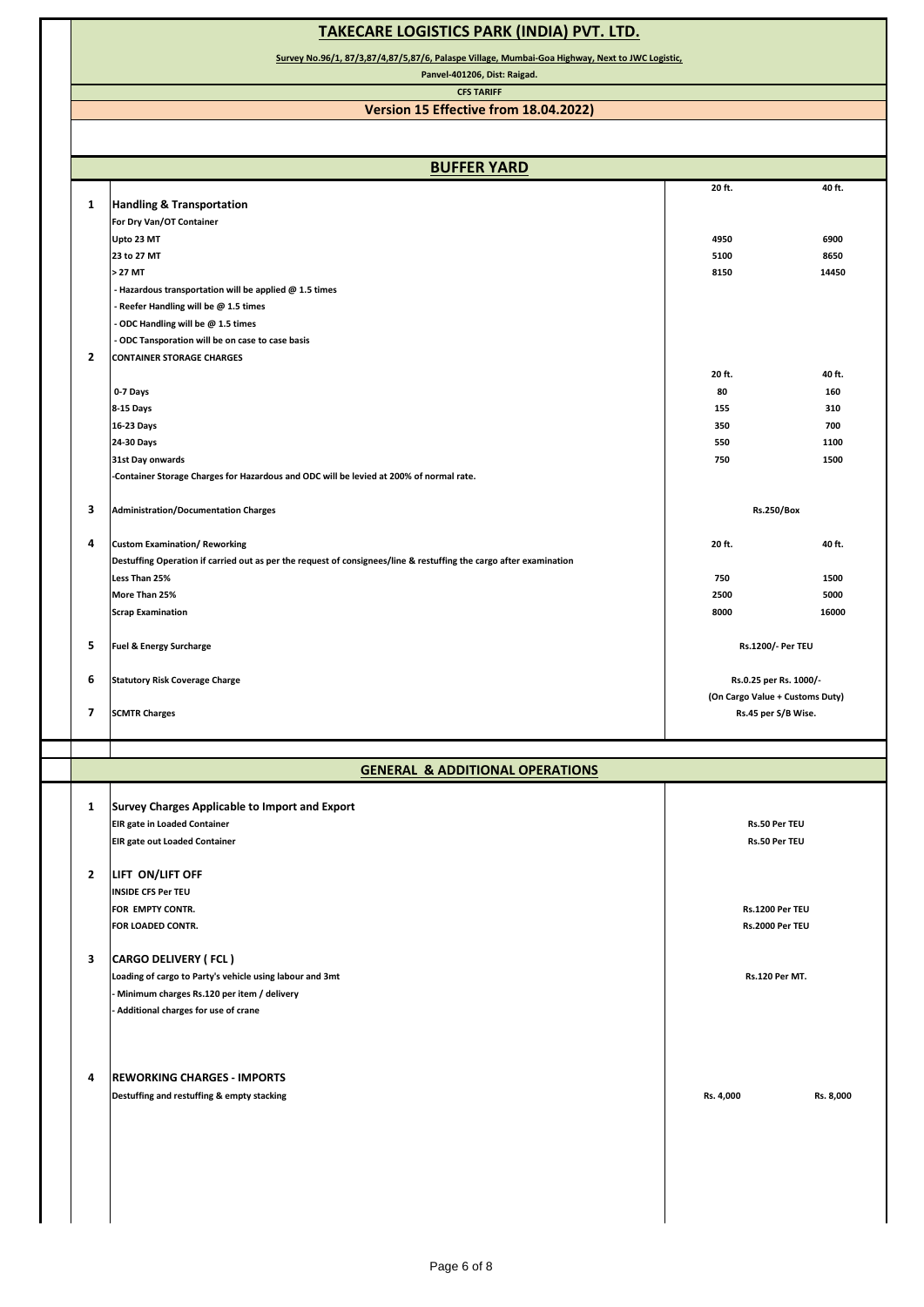| <b>TAKECARE LOGISTICS PARK (INDIA) PVT. LTD.</b>                                                |                                                                                                                                       |                                |               |  |
|-------------------------------------------------------------------------------------------------|---------------------------------------------------------------------------------------------------------------------------------------|--------------------------------|---------------|--|
| Survey No.96/1, 87/3,87/4,87/5,87/6, Palaspe Village, Mumbai-Goa Highway, Next to JWC Logistic, |                                                                                                                                       |                                |               |  |
| Panvel-401206, Dist: Raigad.                                                                    |                                                                                                                                       |                                |               |  |
|                                                                                                 | <b>CFS TARIFF</b><br>Version 15 Effective from 18.04.2022)                                                                            |                                |               |  |
|                                                                                                 |                                                                                                                                       |                                |               |  |
|                                                                                                 |                                                                                                                                       |                                |               |  |
|                                                                                                 |                                                                                                                                       |                                |               |  |
| 5                                                                                               | <b>TRANSPORTATION</b>                                                                                                                 |                                |               |  |
|                                                                                                 | (EXCL LO/LO)                                                                                                                          |                                |               |  |
|                                                                                                 | FOR EMPTY CONTR. Per TEU                                                                                                              |                                |               |  |
|                                                                                                 | - upto 10 Km.                                                                                                                         | Rs.1500 Per TEU                |               |  |
|                                                                                                 | -Beyond 10 Km. but upto 23 Kms                                                                                                        | Rs.1675 Per TEU                |               |  |
|                                                                                                 | - Empty Yards Beyond 23 Kms and upto 40 kms                                                                                           | Rs.2175 Per TEU                |               |  |
|                                                                                                 | <b>Empty Yards beyond 40 kms</b>                                                                                                      | Rs.2850 Per TEU                |               |  |
|                                                                                                 | Toll Charges on NH4B will be charged on actuals                                                                                       |                                |               |  |
|                                                                                                 | For Loaded Container betwwen Port to TCLPL<br>Upto 23 MT.                                                                             | Rs.3500 Per Box                |               |  |
|                                                                                                 | Above 23 MT upto 25 MT.                                                                                                               | Rs.5000 Per Box                |               |  |
|                                                                                                 | Above 25 MT.                                                                                                                          | Rs.7000 Per Box                |               |  |
|                                                                                                 |                                                                                                                                       |                                |               |  |
| 6                                                                                               | <b>REEFER PLUGGING &amp; MONITORING</b>                                                                                               | 20 ft.                         | 40 ft.        |  |
|                                                                                                 | Reefer Pluging per day or part there of                                                                                               | Rs. 2,500                      | Rs. 3,000     |  |
|                                                                                                 | <b>Monitoring charges</b>                                                                                                             | Rs.1000 / day                  | Rs.1400 / day |  |
|                                                                                                 |                                                                                                                                       |                                |               |  |
| $\overline{\mathbf{z}}$                                                                         | Shifting of Containers within CFS including LO / LO                                                                                   |                                |               |  |
|                                                                                                 | -Loaded Container                                                                                                                     | <b>Rs. 2500 Per TEU</b>        |               |  |
|                                                                                                 | - Empty Container                                                                                                                     | Rs. 1500 Per TEU               |               |  |
| 8                                                                                               | <b>Locking Charges</b>                                                                                                                | 75/- per day/ container        |               |  |
|                                                                                                 |                                                                                                                                       |                                |               |  |
| 9                                                                                               | Amendment Charges / Change of Delivery Mode                                                                                           | Rs. 800 Per TEU                |               |  |
|                                                                                                 |                                                                                                                                       |                                |               |  |
| 10                                                                                              | <b>Weighment Charges</b>                                                                                                              |                                |               |  |
|                                                                                                 | - Weighment per vehicle                                                                                                               | Rs.500 Per Truck               |               |  |
|                                                                                                 | -if on CFS vehicle shifting charges will be charged extra                                                                             |                                |               |  |
| 11                                                                                              |                                                                                                                                       |                                |               |  |
|                                                                                                 | <b>RE - WORKING CHARGES - EXPORTS</b><br>- 0 - 25% %                                                                                  | <b>Rs.1005/ Per TEU</b>        |               |  |
|                                                                                                 | - 26% to 50 %                                                                                                                         | <b>Rs.2005/ Per TEU</b>        |               |  |
|                                                                                                 | - 51% to 100 %                                                                                                                        | <b>Rs.4005/ Per TEU</b>        |               |  |
|                                                                                                 |                                                                                                                                       |                                |               |  |
| 12                                                                                              | <b>Stuffing in Container - Import</b>                                                                                                 | <b>Rs.2500/ Per TEU</b>        |               |  |
|                                                                                                 |                                                                                                                                       |                                |               |  |
| 13                                                                                              | <b>Spillage of Cargo Cleaning</b>                                                                                                     | <b>Rs.1505/ Per TEU</b>        |               |  |
|                                                                                                 |                                                                                                                                       |                                |               |  |
| 14                                                                                              | <b>Import Labelling</b>                                                                                                               | Rs.55 Paise/Label(Sticker type |               |  |
| 15                                                                                              |                                                                                                                                       | (Minimum of Rs.500/-)          |               |  |
|                                                                                                 | Bagging / Rebagging (70-80 Kg 50 Kg Bag)                                                                                              | Rs.140 / M.ton                 |               |  |
| 16                                                                                              | <b>Bulk Stuffing</b>                                                                                                                  | Rs.275 / M.ton                 |               |  |
|                                                                                                 |                                                                                                                                       |                                |               |  |
| 17                                                                                              | Segregation of Cargo (Import/Export)                                                                                                  | Rs.145 / M.ton                 |               |  |
|                                                                                                 | (Min. Rs.1500 Charge, whichever is cycle)                                                                                             |                                |               |  |
|                                                                                                 |                                                                                                                                       |                                |               |  |
| 18                                                                                              | <b>Vehicle Parking / Detention Charges</b>                                                                                            | Rs.255/Truck/Day               |               |  |
|                                                                                                 | (If delivery not cleared by 07:00 hrs next day)                                                                                       |                                |               |  |
|                                                                                                 |                                                                                                                                       |                                |               |  |
| 19                                                                                              | LCL Package weighment up to 10 Packages                                                                                               | Rs.120/Package                 |               |  |
| 20                                                                                              | Detention charges of Low bed trailer (Slab / Days) :                                                                                  | Rs.8000/- per day              |               |  |
|                                                                                                 |                                                                                                                                       |                                |               |  |
| 21                                                                                              | Port Diversion charges for (NORMAL / Low bed / Genset) :<br>Nor                                                                       | Rs.2000/- Per Box              |               |  |
|                                                                                                 | Genset:                                                                                                                               | Rs.3000/- Per Box              |               |  |
| 22                                                                                              | Genset trailer chargers from PORT TO CFS (Incase the container is been shutout or due to any other reason / situation which is beyond | Rs. 5500/- Per Box             |               |  |
|                                                                                                 | Or situation which is beyond CFS's control and where the container has to be brought back to the CFS.                                 |                                |               |  |
|                                                                                                 |                                                                                                                                       |                                |               |  |
| 23                                                                                              | <b>Detention Charges of Genset trailers</b>                                                                                           | Rs.550/- Per Hour              |               |  |